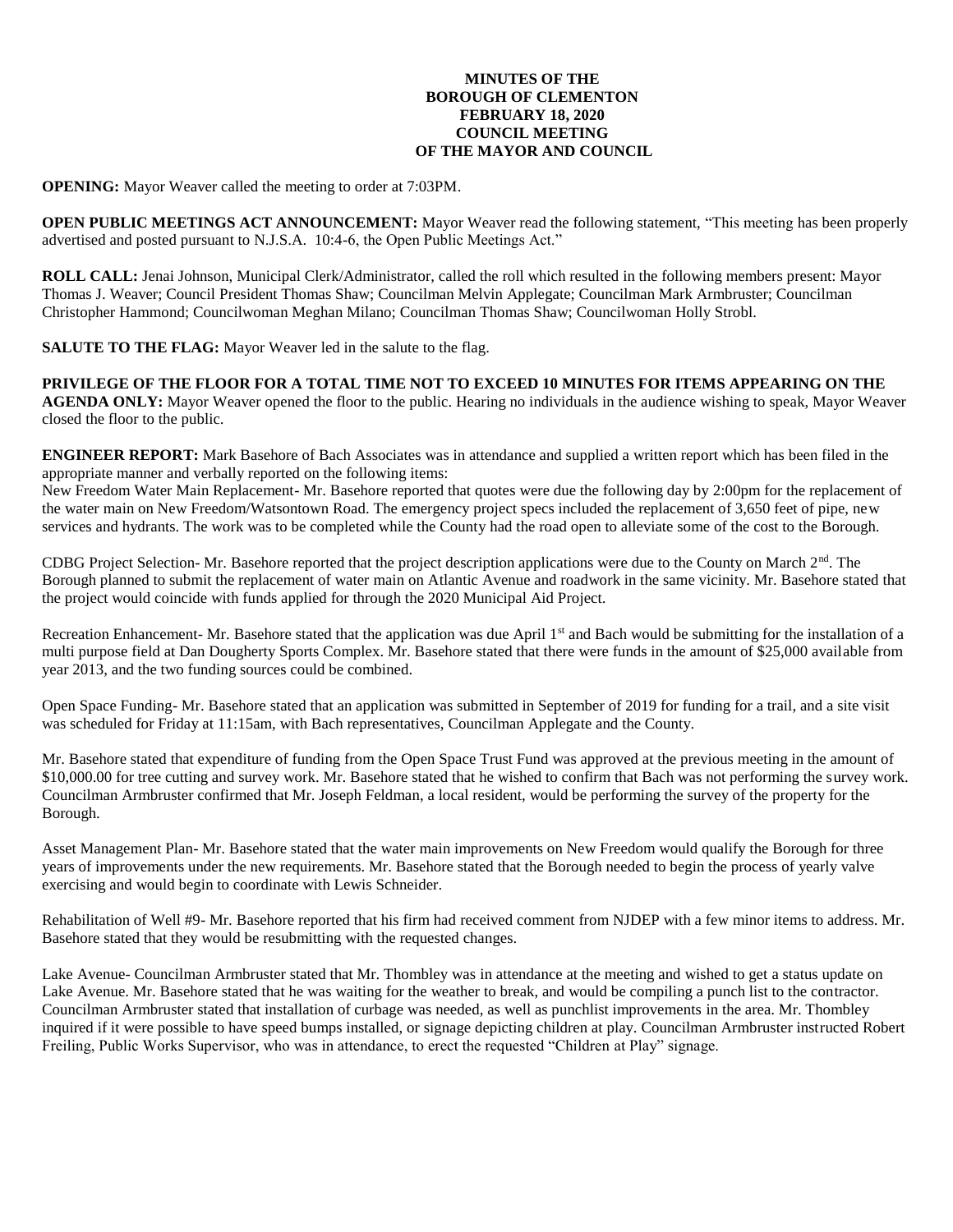**APPROVAL OF THE BILL LIST:** Councilwoman Milano motioned to approve the bill list upon review and proper certification, seconded by Councilman Shaw and motion was carried upon the call of roll. Ayes: Applegate; Armbruster; Hammond; Milano; Shaw; Strobl.

# **ORDINANCES AND RESOLUTIONS:**

*SECOND READING/PUBLIC HEARING*

ORDINANCE 2020-02 AMENDING AND SUPPLEMENTING CHAPTER 240 OF THE CODE OF THE BOROUGH OF CLEMENTON ENTITLED, "SOLID WASTE". Mayor Weaver read by title and opened the public hearing. Hearing no comments relative to Ordinance 2020-02, the floor was closed. Councilwoman Milano motioned to approve, seconded by Councilman Applegate and motion was carried upon the call of roll. Ayes: Applegate; Armbruster; Hammond; Milano; Shaw; Strobl.

RESOLUTION R20-59 APPROVING PAYMENT APPLICATION #2 IN THE AMOUNT OF \$3,629.75 TO R. MOSLOWSKI EXCAVATION, INC. FOR THE BARRY PLACE DRAINAGE IMPROVEMENT PROJECT. Mayor Weaver read by title. Councilman Applegate motioned to approve, seconded by Councilwoman Milano and motion was carried upon the call of roll. Ayes: Applegate; Armbruster; Hammond; Milano; Shaw; Strobl.

RESOLUTION R20-60 APPROVING BOROUGH OF CLEMENTON DEPARTMENT OF PUBLIC WORKS LOCKOUT TAGOUT PROGRAM POLICY. Mayor Weaver read by title. Councilman Applegate motioned to approve, seconded by Councilwoman Milano and motion was carried upon the call of roll. Ayes: Applegate; Armbruster; Hammond; Milano; Shaw; Strobl.

RESOLUTION R20-61 AUTHORIZING EXPENDITURE OF OPEN SPACE TRUST FUNDS IN AN AMOUNT NOT TO EXCEED \$500 FOR RECREATION GRANT ACQUISITION TRAINING. Mayor Weaver read by title. Councilman Applegate motioned to approve, seconded by Councilwoman Strobl and motion was carried upon the call of roll. Ayes: Applegate; Armbruster; Hammond; Milano; Shaw; Strobl.

RESOLUTION R20-62 AUTHORIZING ADOPTION OF CONTROLLED SUBSTANCES AND ALCOHOL USE AND TESTING POLICY. Mayor Weaver read by title. Councilman Armbruster motioned to approve, seconded by Councilman Applegate and motion was carried upon the call of roll. Ayes: Applegate; Armbruster; Hammond; Milano; Shaw; Strobl.

RESOLUTION R20-63 AUTHORIZING THE BOROUGH ENGINEER TO MAKE APPLICATION AND THE MAYOR TO EXECUTE A CAMDEN COUNTY COMMUNITY DEVELOPMENT BLOCK GRANT AGREEMENT FOR PROGRAM YEAR 2020. Jenai Johnson noted that the engineer was seeking approval of the project application for the year 2020 CDBG funding. Councilman Armbruster motioned to approve, secdoned by Councilman Applegate and motion was carried upon the call of roll. Ayes: Applegate; Armbruster; Hammond; Milano; Shaw; Strobl.

# **UNFINISHED BUSINESS:**

Councilman Armbruster inquired with Solicitor Botcheos if any developments had occurred regarding the proposed anti-leasing language for the Leewood Development. Solicitor Botcheos reported that he had made some minor changes and submitted it back to the developer for review.

Councilman Armbruster reminded all of the members of the governing body that they were required to attend the annual elected officials course presented by the JIF/MEL, to obtain credit toward the annual municipal insurance premium

Councilman Armbruster reported that the Mayor had obtained quotes for painting various Borough owned facilities, and suggested that consideration be given to including the costs in the capital projects for 2020.

#### **NEW BUSINESS:**

REQUEST FOR USE OF DANIEL DOUGHERTY FIELD BY CLEMENTON ELEMENTARY FOR GIRLS SOFTBALL PROGRAM FOR 2020 SEASON- Motion to waive fee and authorize Clementon Elementary to use the Daniel Dougherty Field. Councilwoman Milano motioned to approve, secdoned by Councilman Applegate and motion was carried upon the call of roll. Ayes: Applegate; Armbruster; Hammond; Milano; Shaw; Strobl. (Memorialized by Resolution R20-64)

Councilman Hammond inquired if the Borough was able to sell business ads in municipal publications to raise funds for the creation of same. It was advised that the Borough did not have an ordinance in place to charge for any ads.